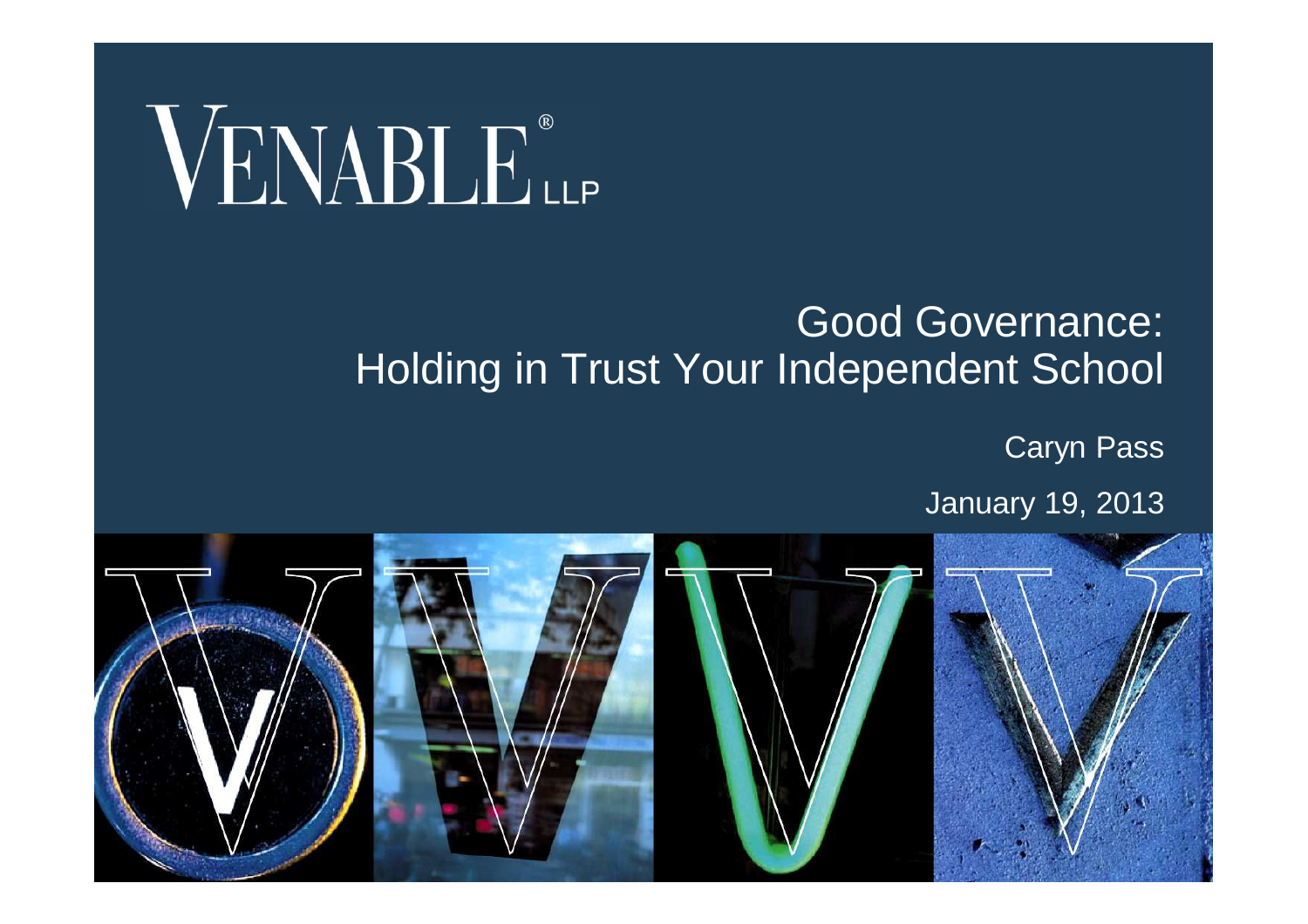

#### Basic Foundation of Good Governance

What is Good Governance?

#### **"Planning the School your Grandchildren will attend"**

The Rest is Commentary

© 2013 Venable LLP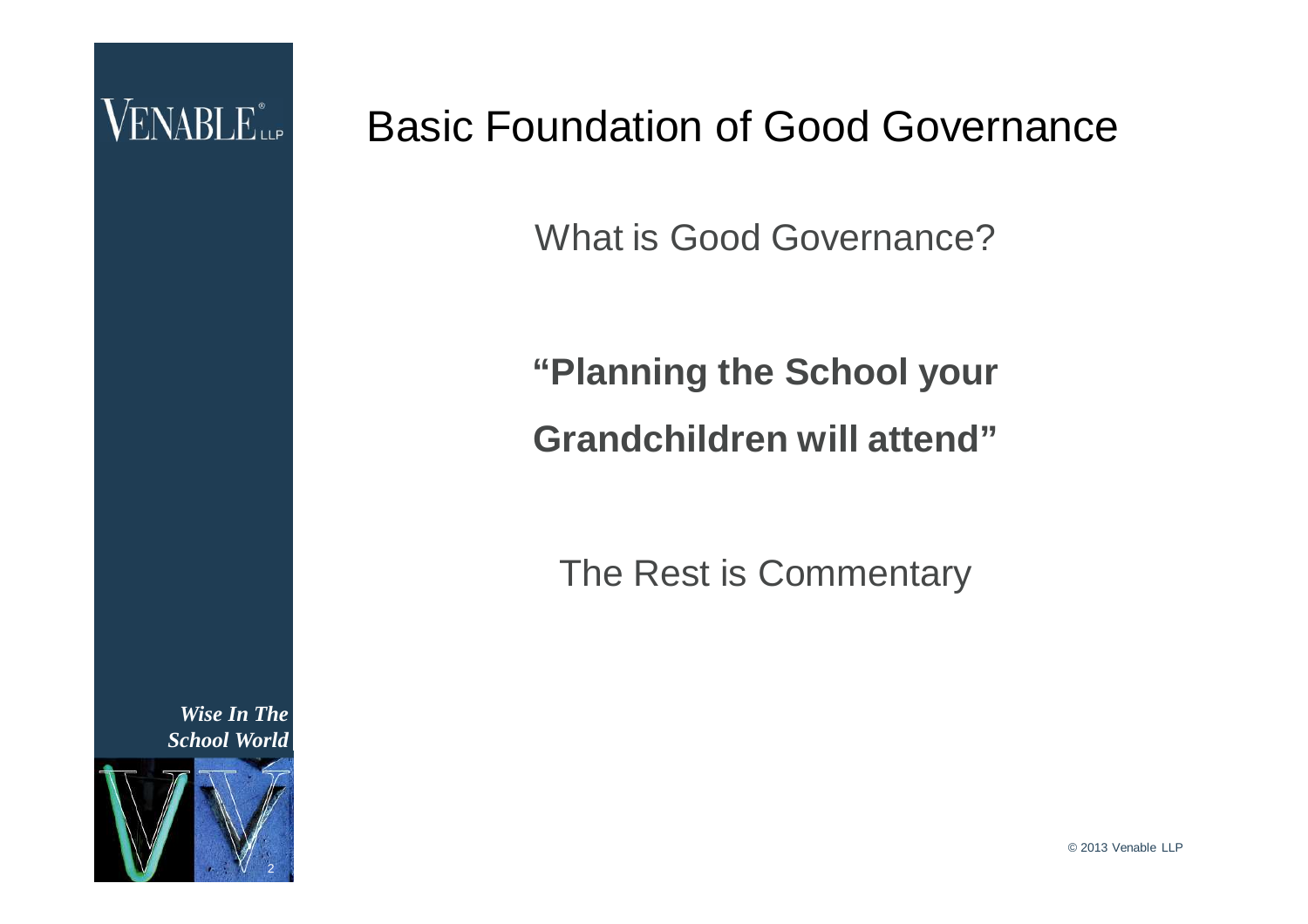### **VENABLE** <sub>LLP</sub>

3

*Wise In The School World*

#### legal issues

- legal issues based on working with schools nationwide
- causes:
	- economic times
	- new legislation and increased government enforcement
	- new technology without policies to govern use
- **Paragele 19 reventing and resolving legal issues** 
	- establish policies and standards up front
	- be proactive in consulting counsel
	- act consistent with culture, mission and strategic plan
	- don't panic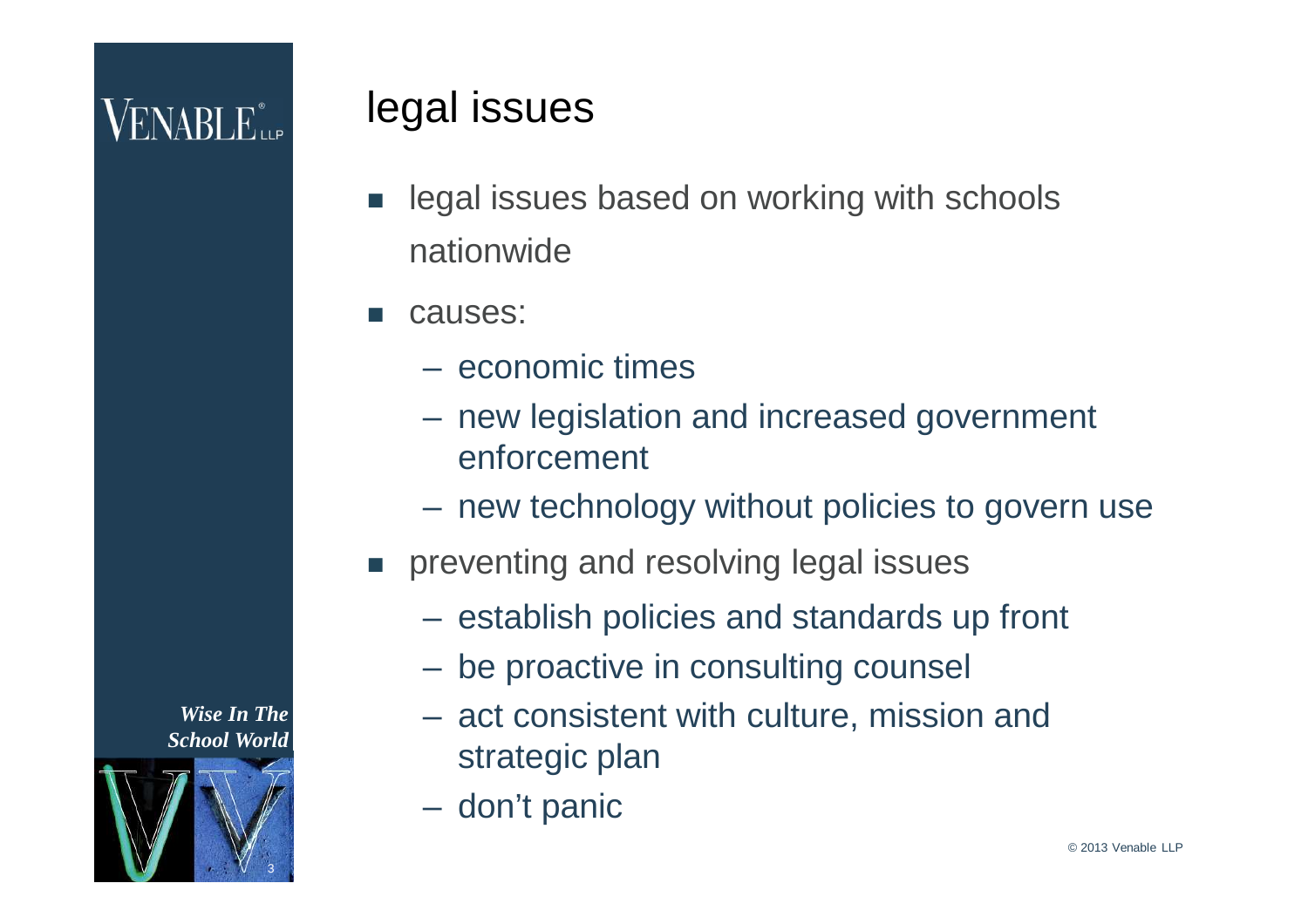### **VENABLE** <sub>LLP</sub>

strategy to avoid legal exposure

- **act in a manner consistent with good** governance
- good governance:
	- framework for making decisions
	- decisions that are consistent with the law
	- process used to establish a defense to legal challenges
- **top governance violations:** 
	- breach of confidentiality
	- acting outside of the scope of duty
	- breaching fiduciary duty

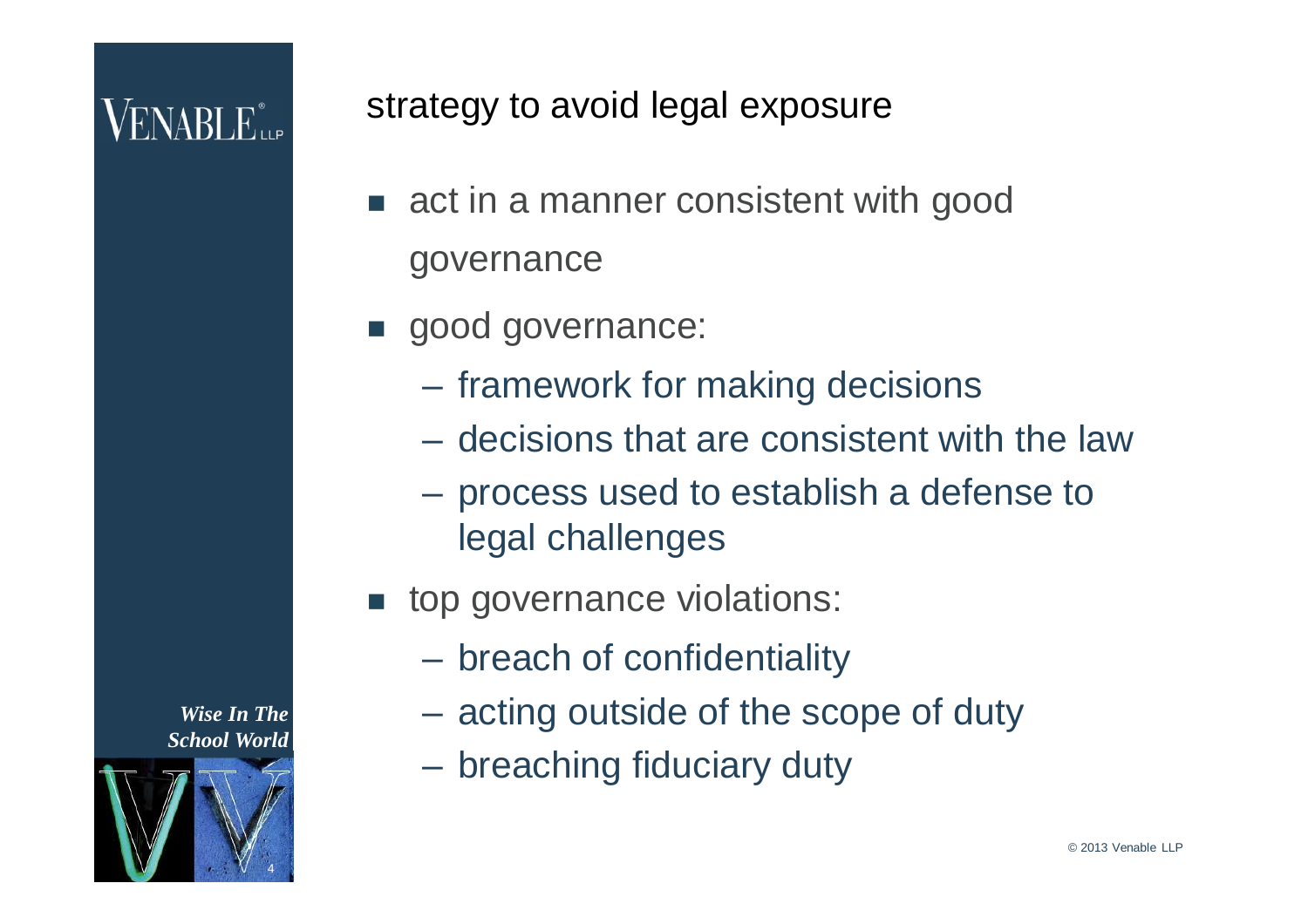#### board governance documents

- use your drafted tools to hard wire good governance and limit liability
	- by-laws
	- charter/articles of incorporation
	- conflict of interest policy
	- whistle blower policy
	- intermediate sanctions (process for compensation of head)
	- document retention and destruction

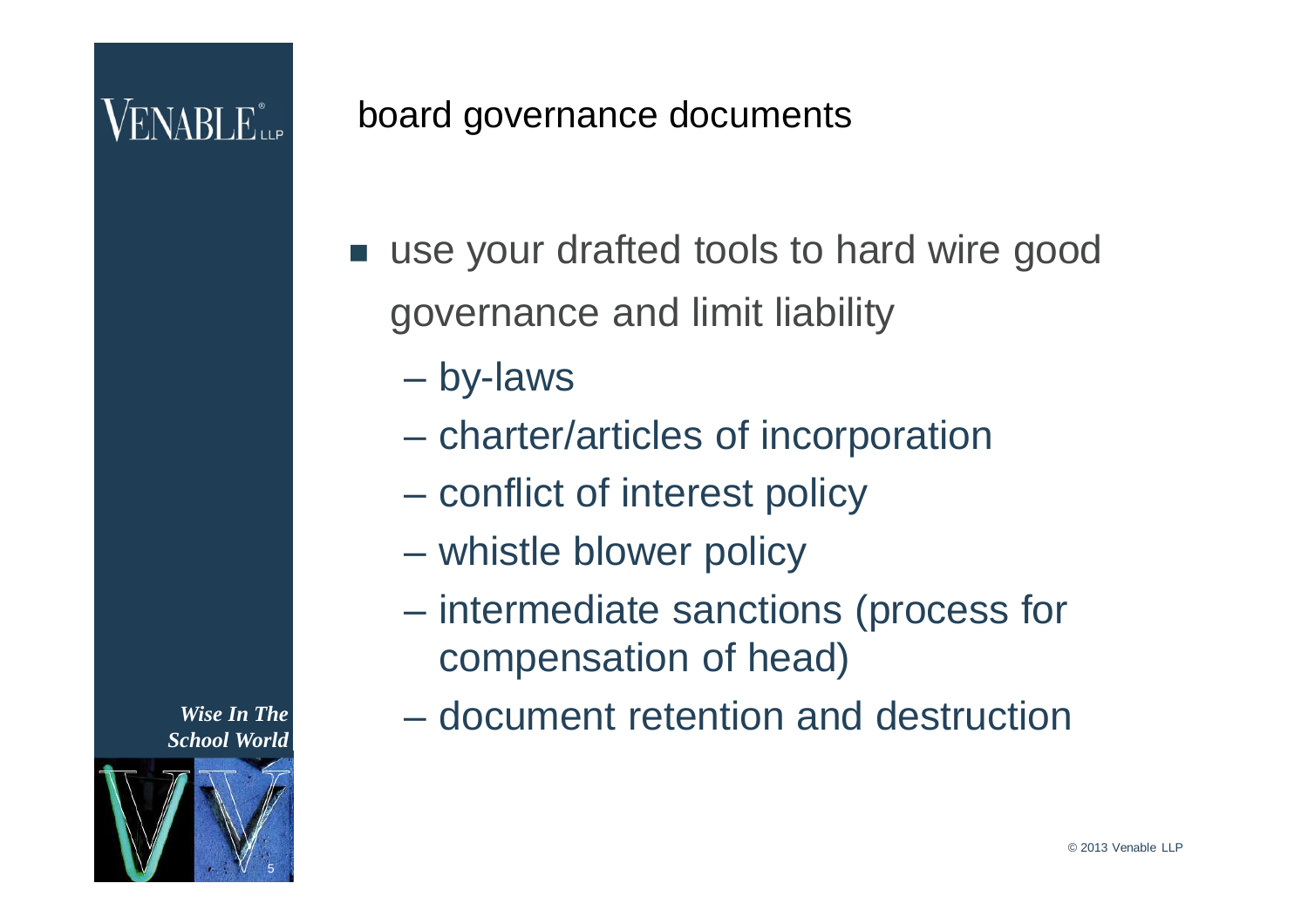#### confidentiality

- deliberations and exchange of views essential
	- process requires full and honest discussion
		- chilling effect if question of confidentiality
- board = speak with one voice; appear unified
	- trustees = support board decision or leave board
- avoid "public" discussions of issues before the board
	- Car pool line; spouse; supporters of "your" position
- breach of confidentiality
	- breach of privacy (student/employee issue)
	- negative impact on decision (appearance of uncertainty)
	- Personal liability (cause damage to school)
	- negative reaction by community (reduction in pledges)

*Wise In The School World*

6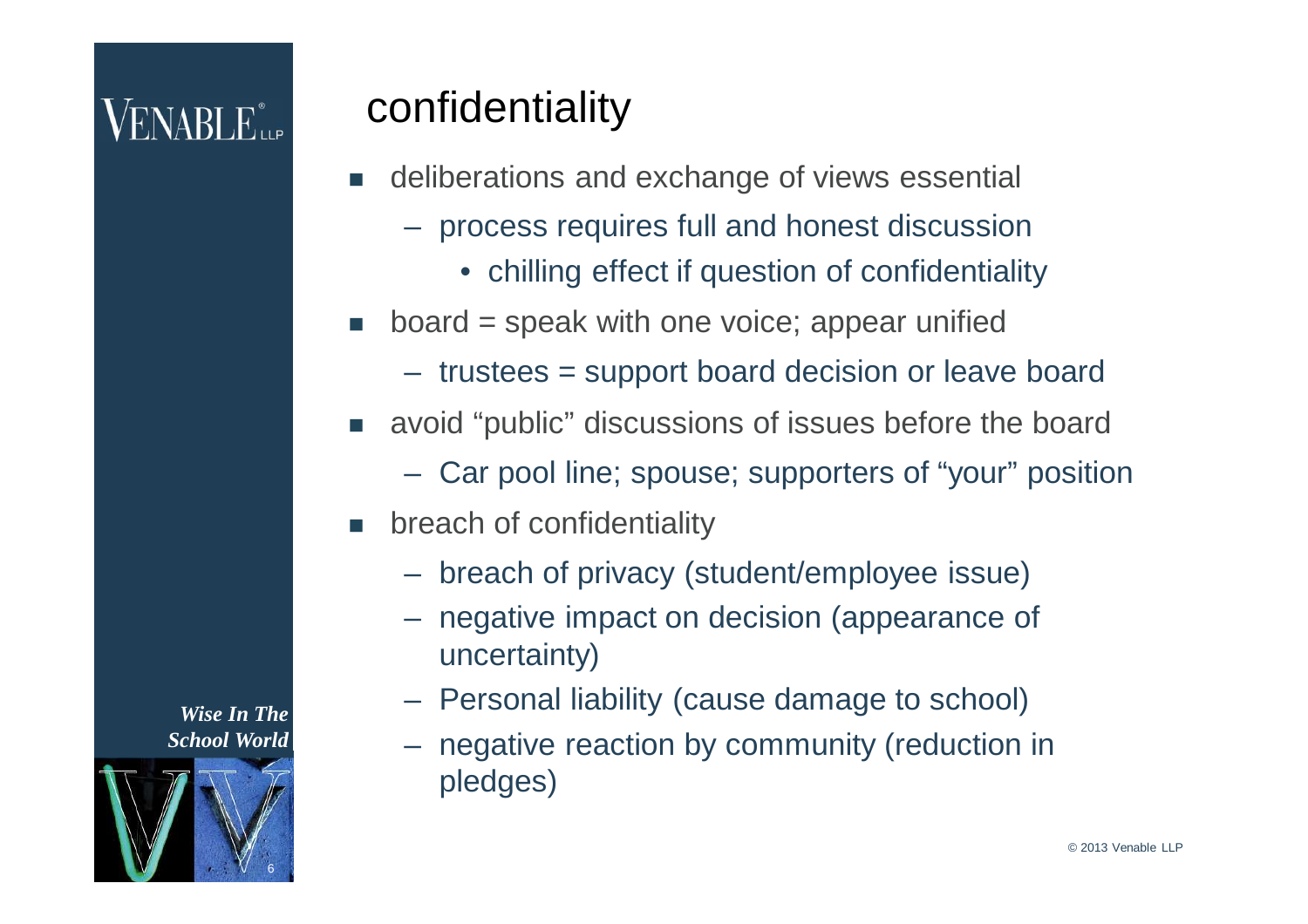#### acting outside of scope of duty

- board
	- establishes policy and creating strategic plan for the school
	- makes larger policy decisions
	- supports head of school
- administration
	- responsible for daily operations of school
	- implements boards policy
- board operating in administration's arena
	- legal claims by heads of school
		- Inability to do job resulting from interference of board

© 2013 Venable LLP

- legal claims by employees
	- trustees spoke in behalf of administration
	- retaliation for failure to appease trustee

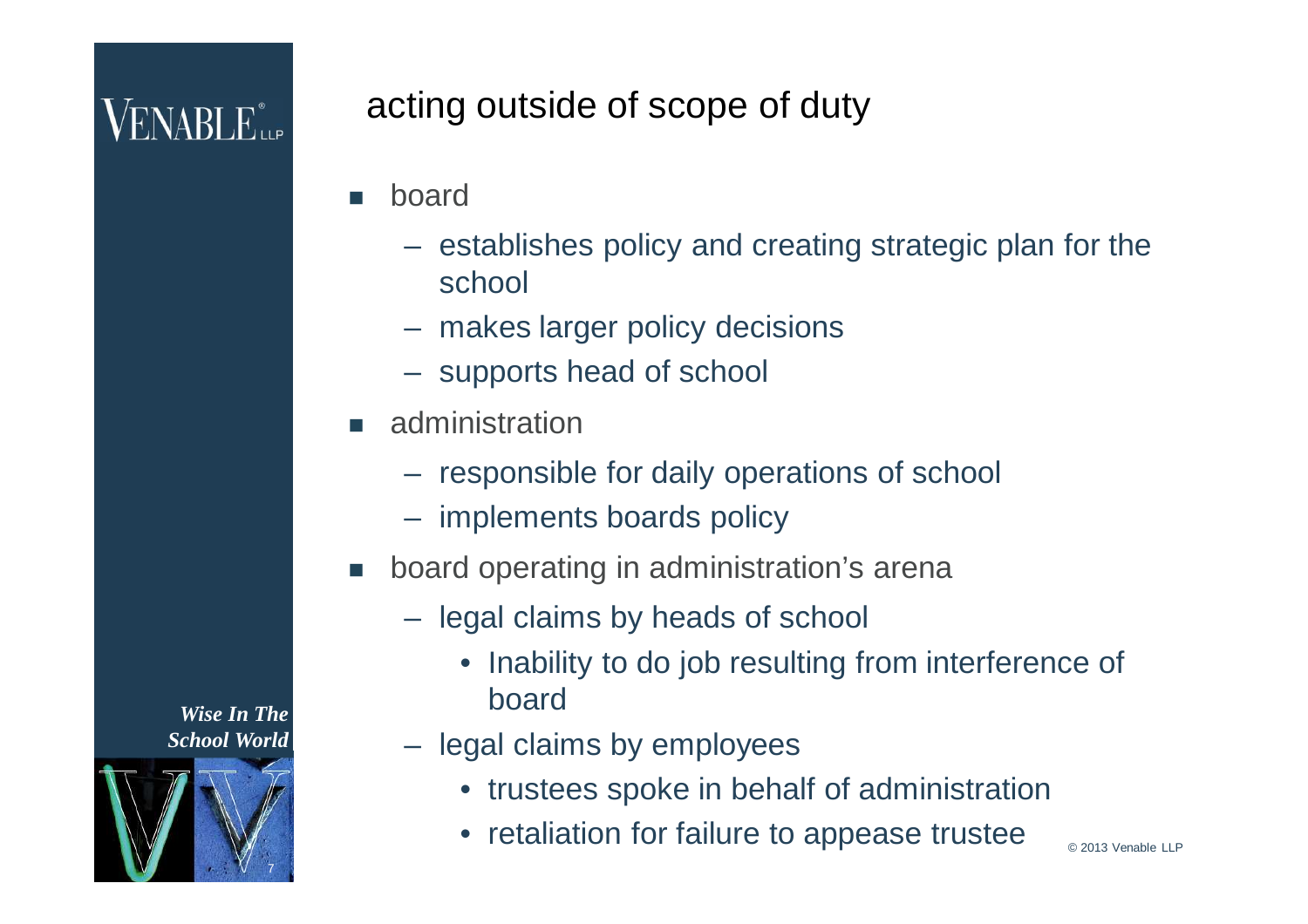charter and articles of incorporation

- establishes school as legal entity
	- do you know where your articles are?
- **F** review regularly
	- check state filing
	- document consistent with board modifications/amendments
- charter or articles in "forfeiture"
	- actions of board invalid
		- board acts without authority
	- school name can be taken
	- loans and or financing in jeopardy
- $\blacksquare$  JEPORDIZE 501 (c)(3) status

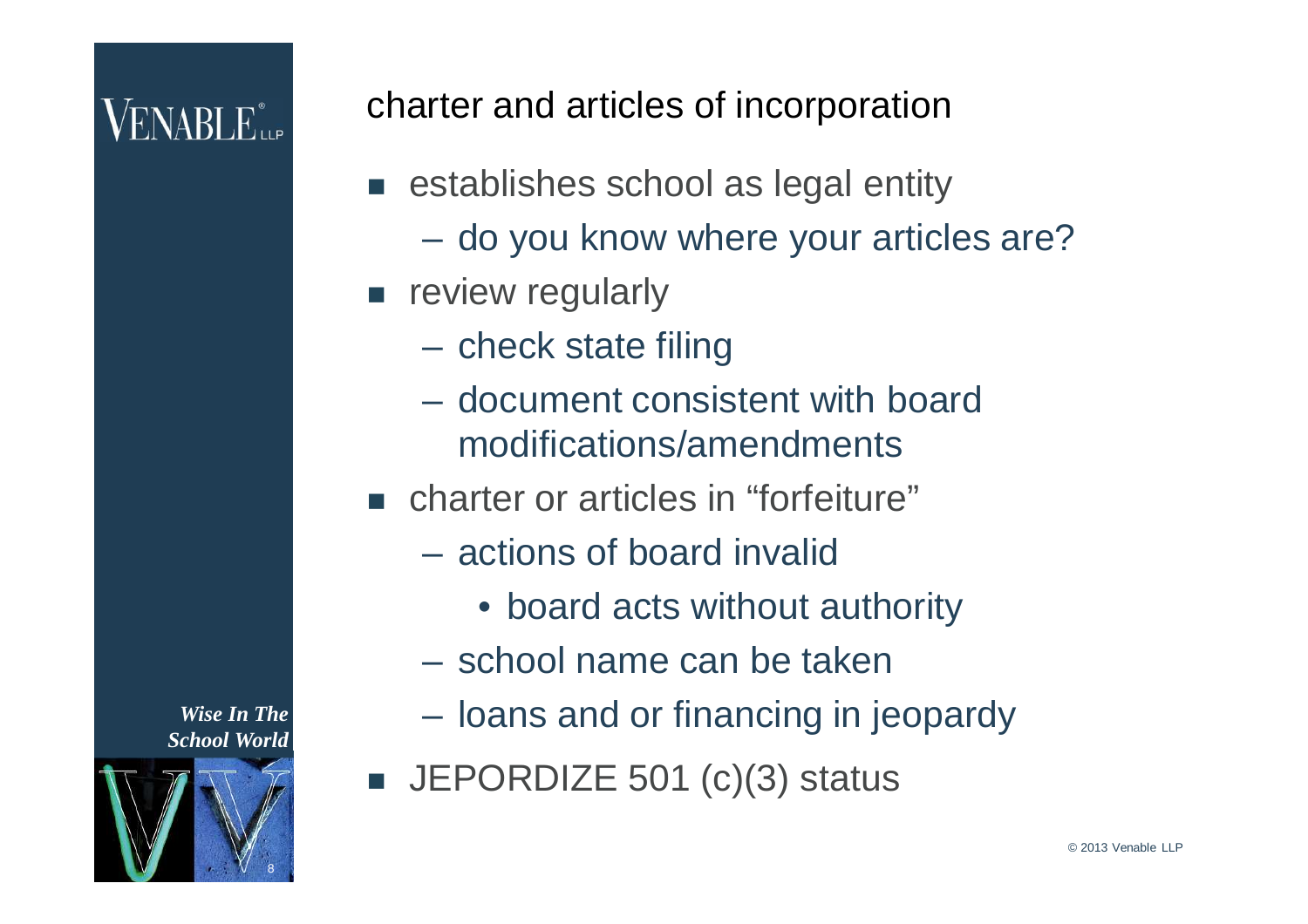#### by-laws

- review regularly to ensure compliance
	- board's actions must be consistent with by-laws
	- failure to comply with by-laws invalidates boards' actions
		- proxy vote not provided for in by-laws
		- e-mail notification of board meetings
- use by-laws as good governance foundation
	- consider how board wants to act as an entity
	- what is the board's culture
		- transparency?
		- commitment to diversity?
		- ability to address issues?
		- level of "democracy"?
		- expectations of board service?

*Wise In The School World*



© 2013 Venable LLP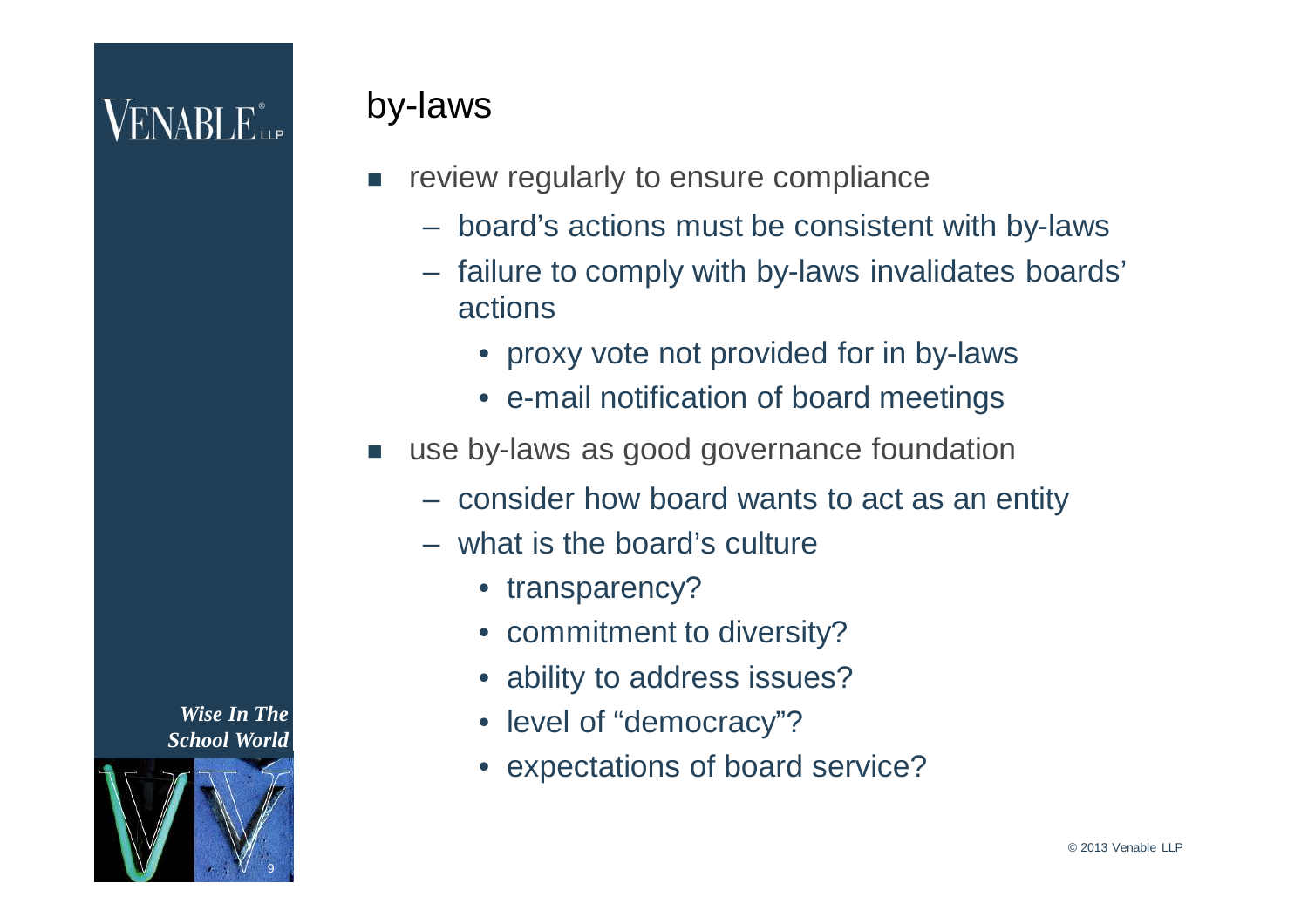#### by-law provisions

- **selection of board members** 
	- fixed skills or open spots
	- from committee, board in general or community
	- interview process and vetting
	- presentation to the board
- voting for board members
	- slate vs. individual nominees
	- nominations from the board at meeting
	- percentage vote needed
- $\blacksquare$  term limits
	- board chair and other officers
	- board members

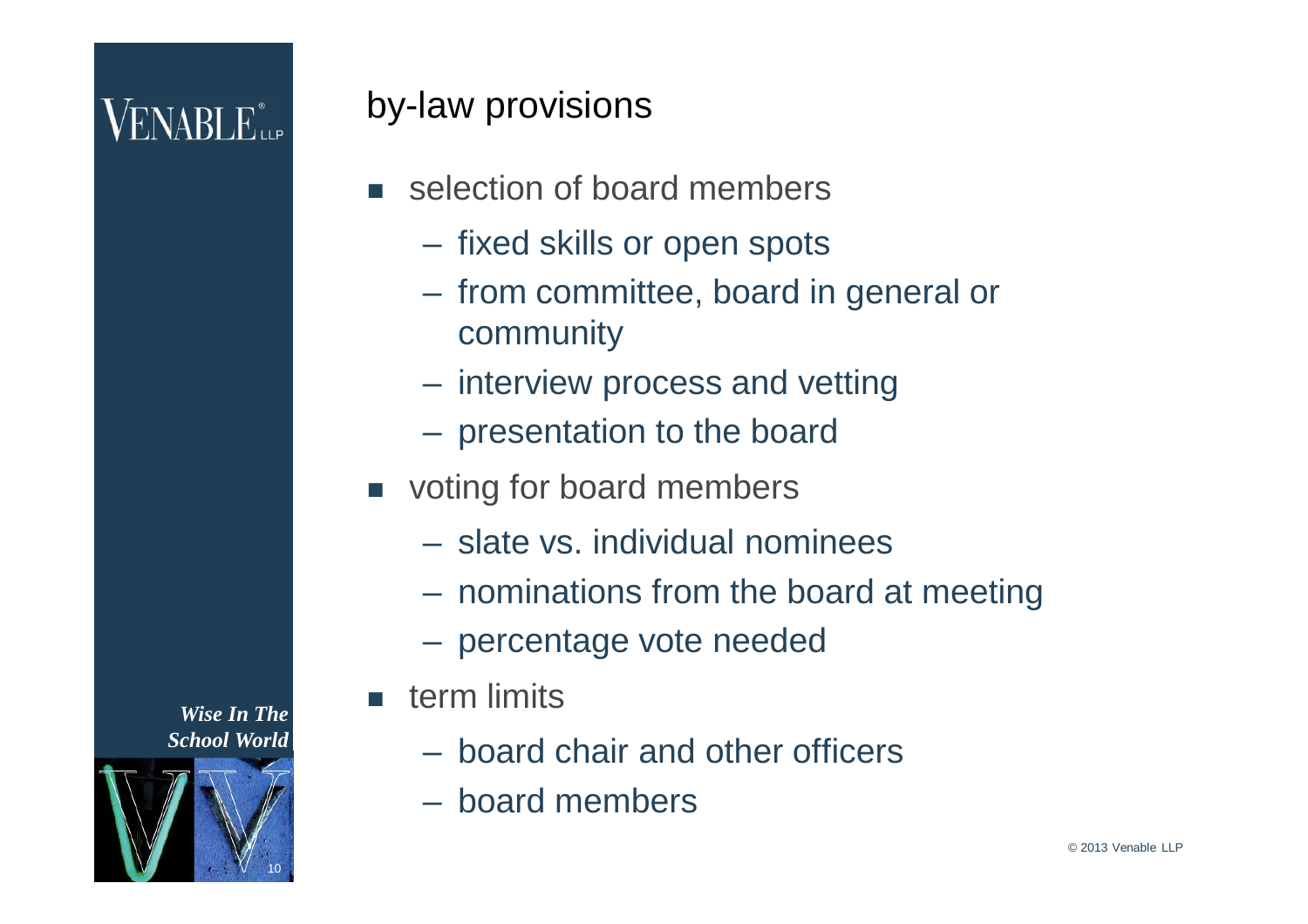#### by-law provisions

- percentage of votes needed for various decisions
	- what decisions are most vs. least important
- **n** committees
	- what committees exist
	- role of each committee
- **E** executive committee
- "care and feeding of head committee"
- governance or committee on trustees
	- review of trustees
	- removal of trustees
		- receives and investigates complaints, reports to board, makes recommendation
	- TRUSTEE LEAVES DURING DELIBERATION

© 2013 Venable LLP

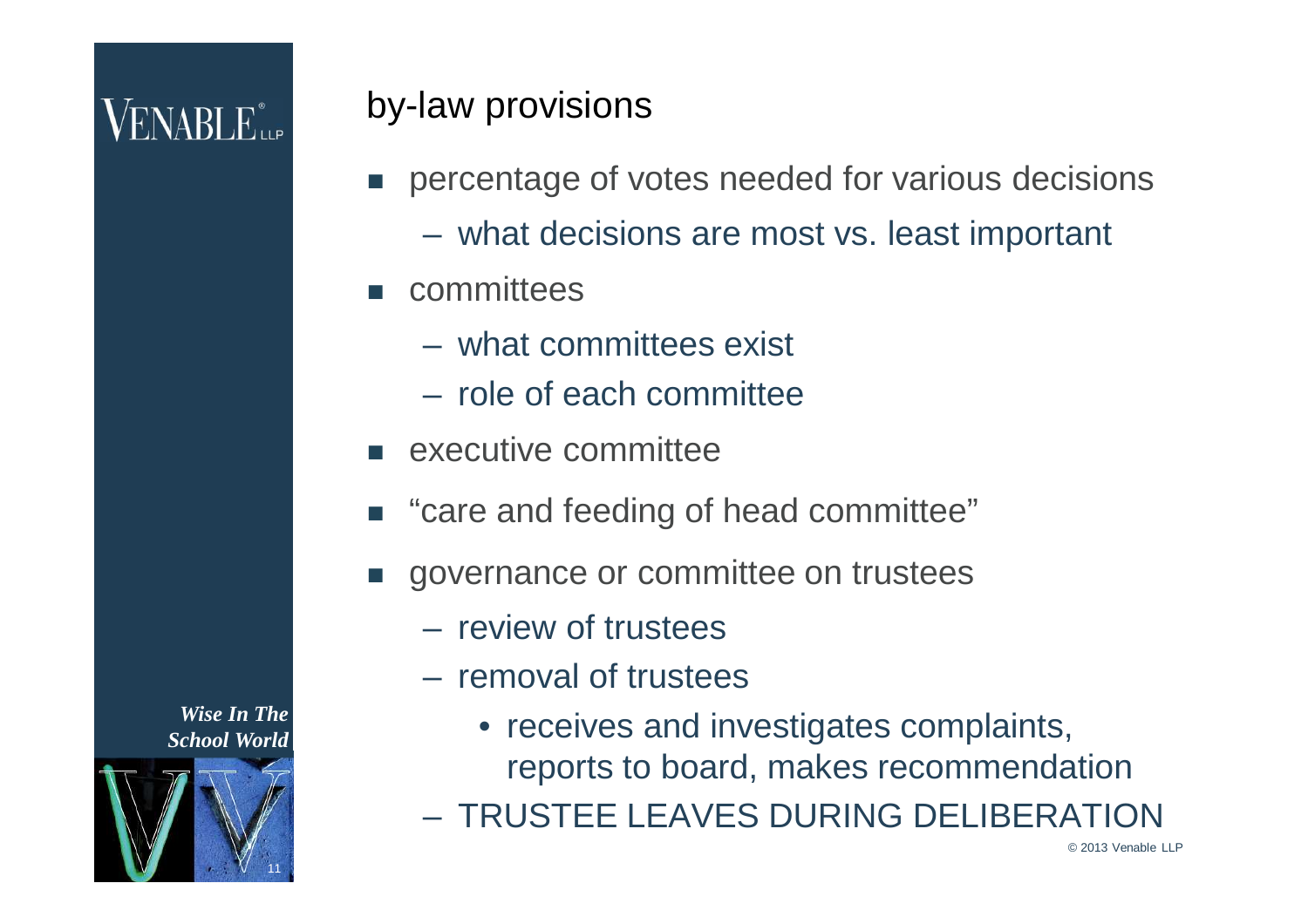### **VENABLE** <sub>LLP</sub>

#### by-law provisions

- executive sessions
	- standing session at end of each board meeting
	- with/without head of school
- **head of school** 
	- selection and review
	- method for establishing compensation
- **Directors and Officers insurance and** indemnification
	- how much coverage?
- **n** make up of board
	- Faculty? Student? Alumni officer? PTA officer? Non-parents? Other head of school?

*Wise In The School World*



© 2013 Venable LLP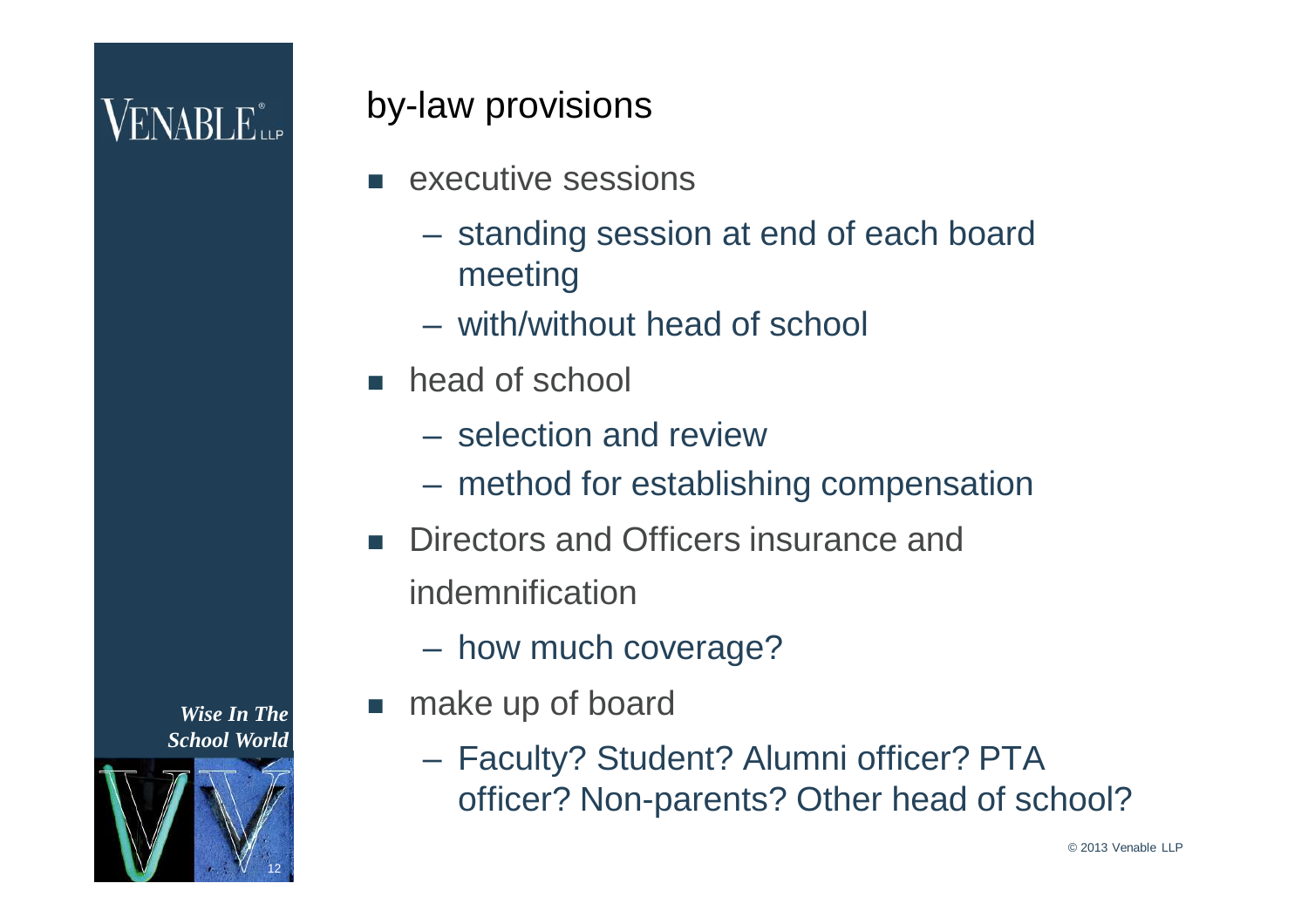### conflict of interest policy

- **Now Written policy**
- **n** formally adopted by board
- signed by trustees and head annually
	- perhaps others
- **Execute disclosure statement**
- process for disclosing conflicts
- **PEDITE:** process for vetting conflict
- include tracking system
- confirm tracking in board resolutions
- **referenced in 990**

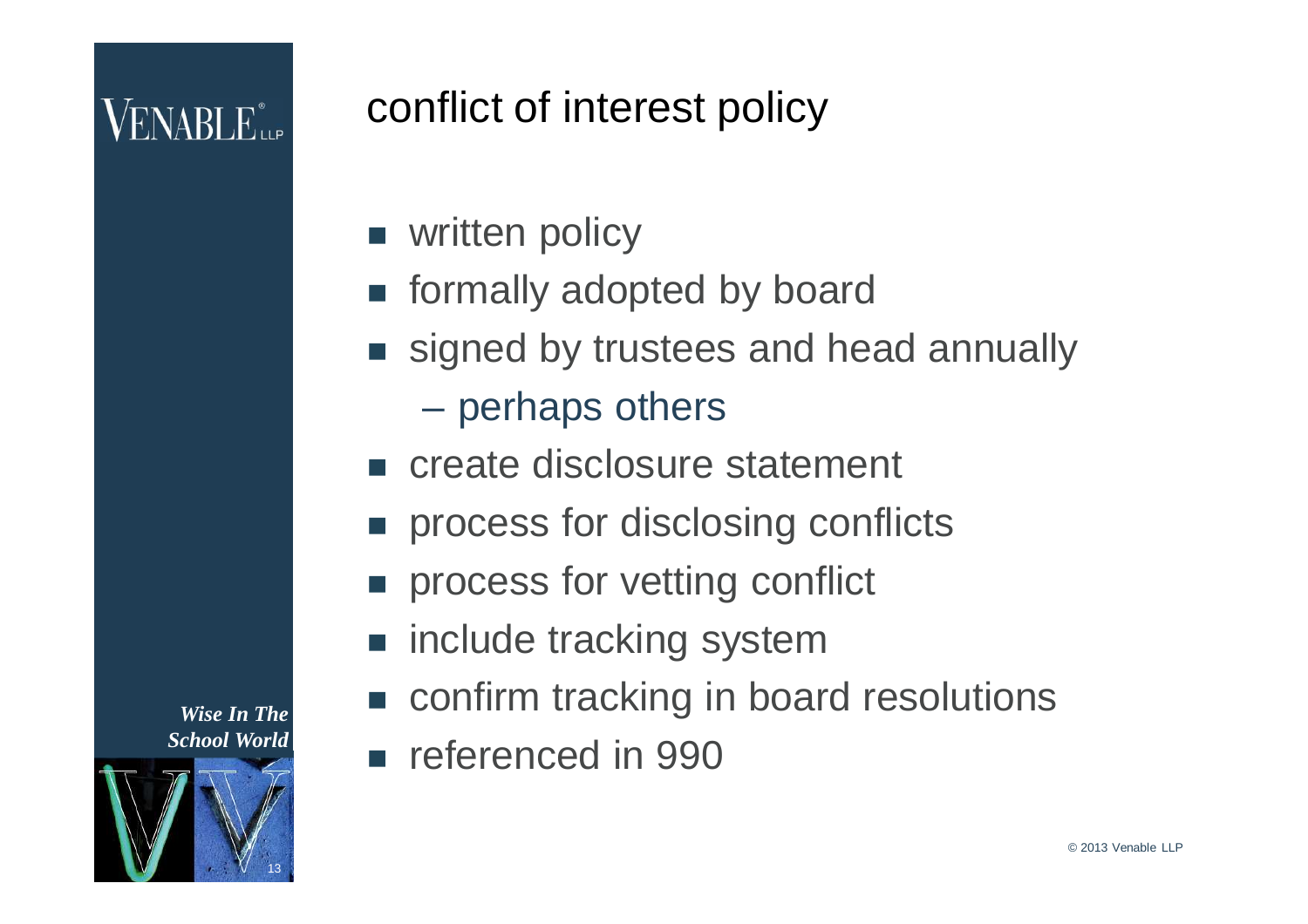#### whistle blower policy

- **EX EXECUTE:** ensures protection of employees who report financial impropriety from retaliation
- care be taken to limit extent of reporting topics
	- only financial impropriety
- consider who accepts and considers complaints
	- audit committee
	- finance committee

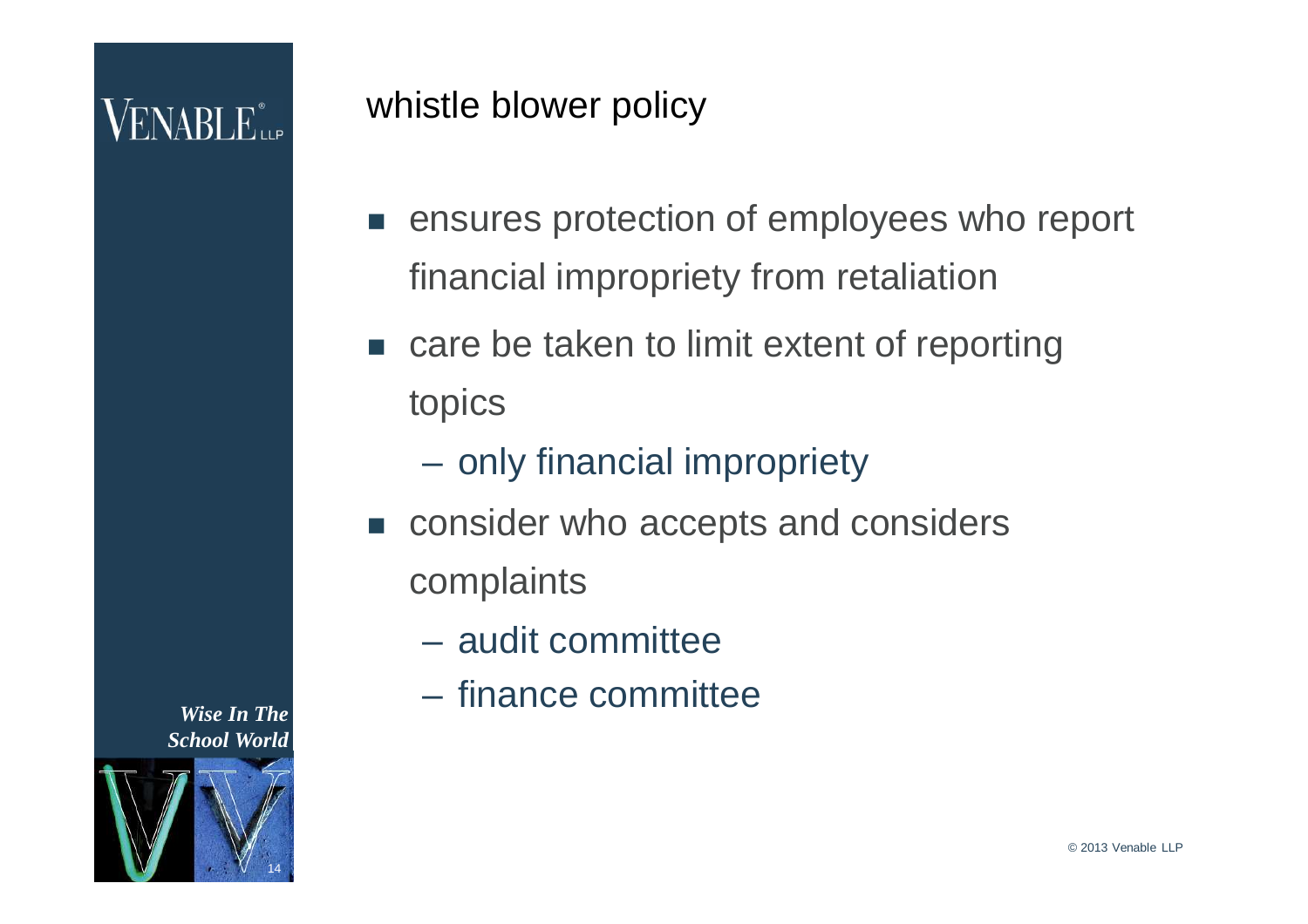document retention and destruction policy

- policy outlining how documents are maintained and destroyed
- **n** important for litigation
	- once litigation filed documents must be kept
- assists in litigation filed against school
- assists in subpoena by parents
- ensures maintenance of necessary documents
- consider all documents including
	- financial aid, development, application
- consider all parties at school with documents

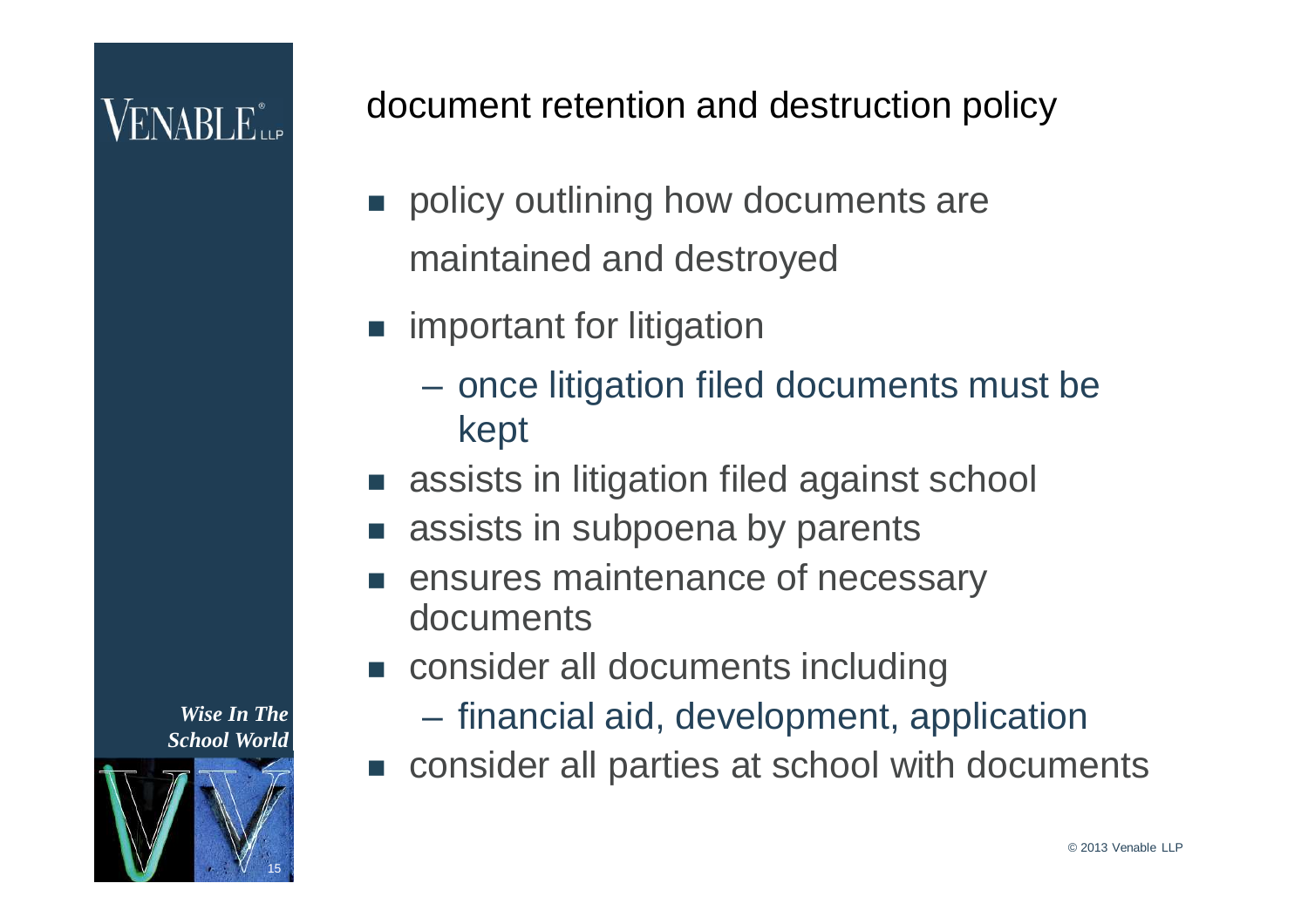### **VENABLE** <sub>Le</sub>

#### intermediate sanctions

- method for review of compensation of head, business manager and others
- avoid payment of excess benefit
- review directly or by board establishing a committee
- **n** committee
	- ensures members have no conflict of interest
	- selects comparable schools
	- collects comparable remuneration of similarly situated professionals (more than just salary)
	- considers information
	- establishes remuneration
	- documents process
- presentation to board
	- general vs detail

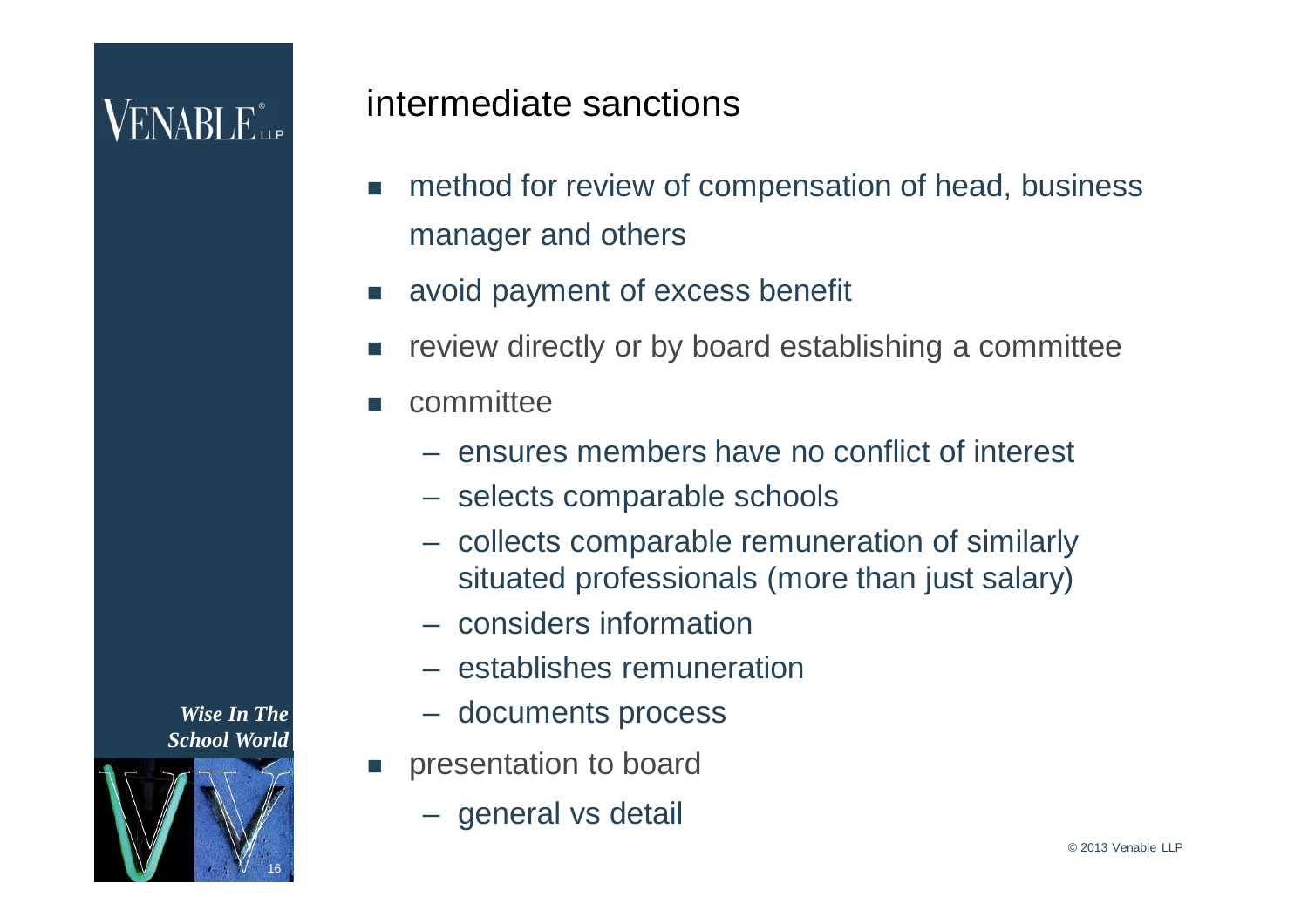#### fiduciary duty and due diligence

- authority to bind school
	- policy authorizing binding of school
	- who can sign and amount limits for multiple signatures
	- what goes before board/finance committee
- audit and 990 completion
	- create policy that states
		- who prepares and reviews
			- Lawyer/accountant
		- who signs audit and 990
	- how is 990 presented to board
	- how is audit presented to board

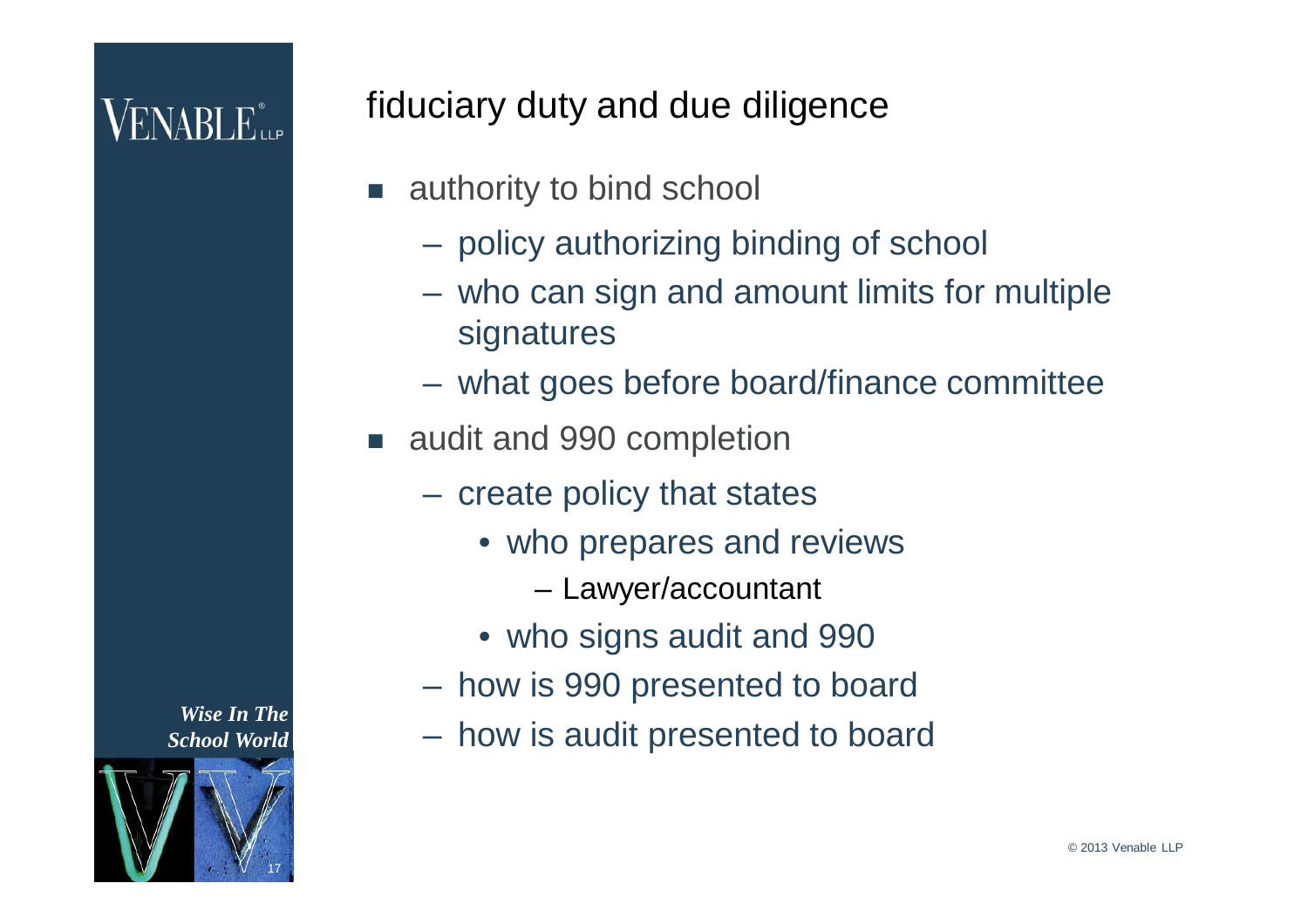#### Legal Exposure

- **Employment** 
	- Allegations of wrongful termination
	- Discrimination based on protected category
	- Employment Contract breach
	- Handbook non-compliance
	- Reduction in staff
	- Violations of payment laws
		- Overtime, independent contractor
- Board Actions
	- Actions outside scope of duty
	- Self dealing or conflict of interest
	- Breach of fiduciary duty
	- Breach of confidentiality
- **EXECTE Creating safe environment** 
	- Establishing policies that ensure the safety of students

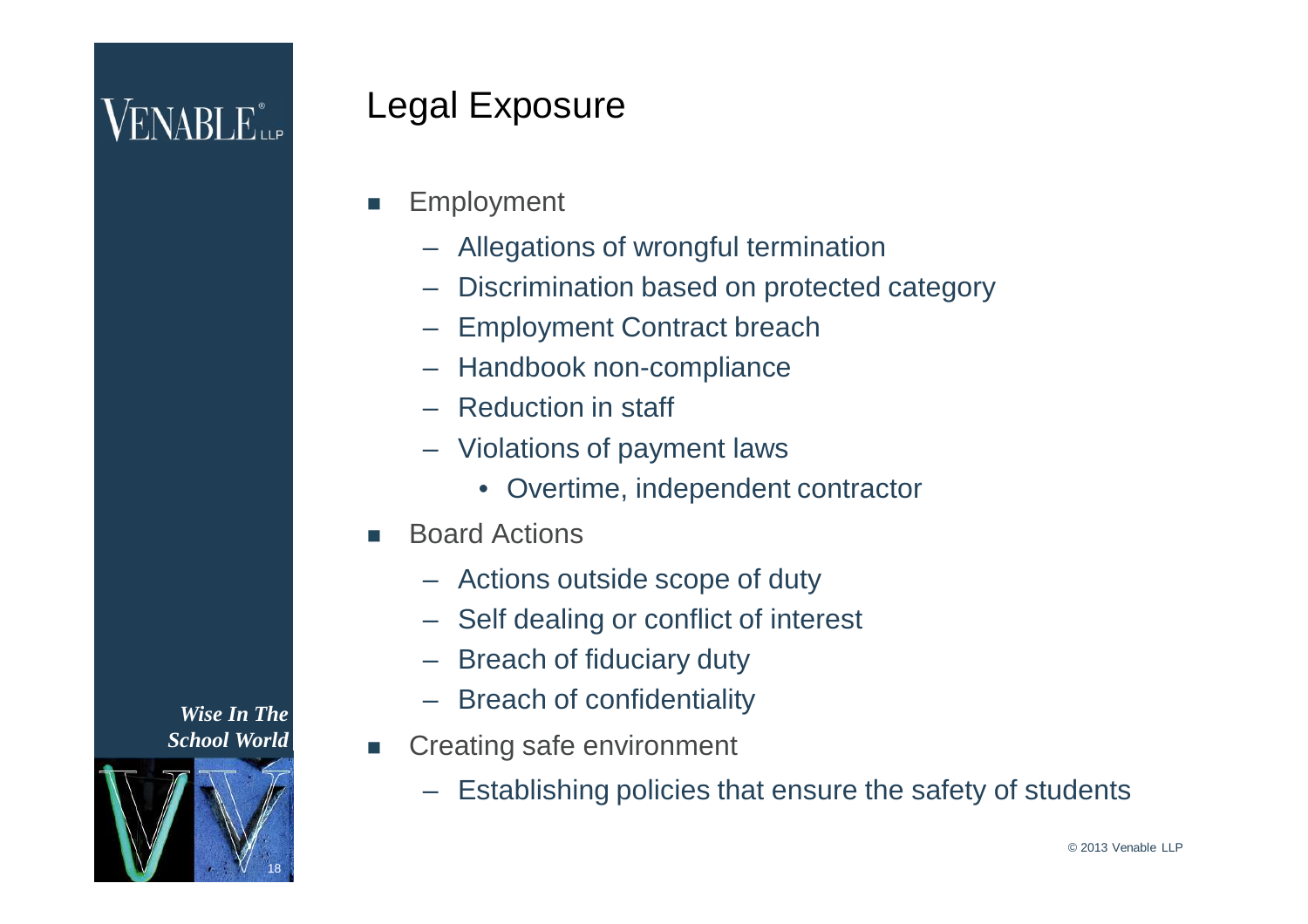#### Legal Exposure

- Student issues
	- Discipline and addressing performance
		- Common college applications, Due process
	- Enrollment
		- Failure to admit
	- Failure to educate
- Social Media
	- Sexting and other inappropriate use by adults and students
- Tuition collection
	- Parent's failure to pay tuition, termination of agreement after deadline
	- Enforcement of penalties ie: holding of transcripts
- Compliance with reporting obligations pursuant to child protective services

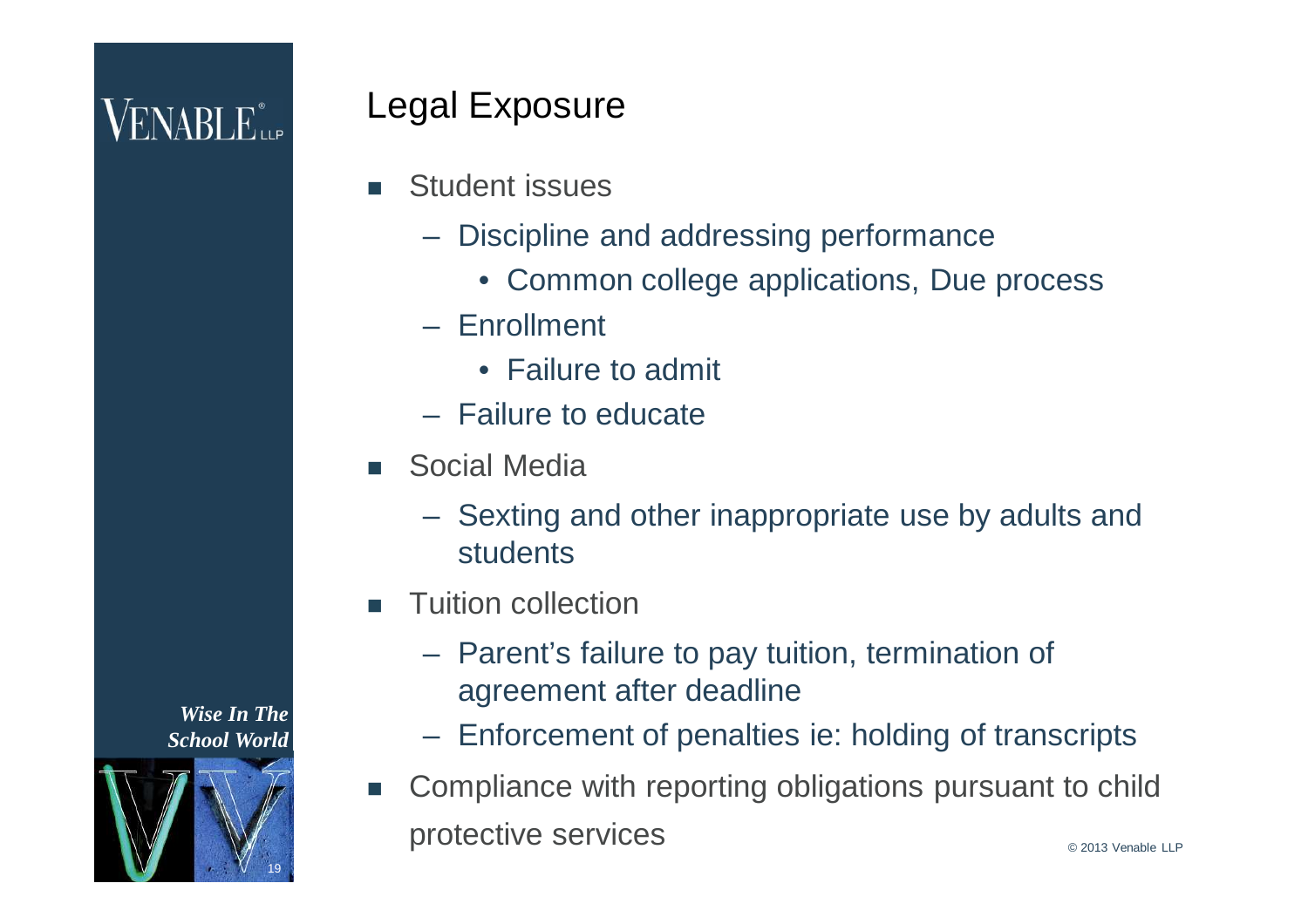#### contact information

Venable Independent School Lawyers

Caryn G. Pass cpass@venable.com t 202.344.8039 f 202.344.8300

Heather J. Broadwater hbroadwater@venable.com t 202.344.8042 f 202.344.8300



*wise in the school world* www.venable.com

© 2013 Venable LLP